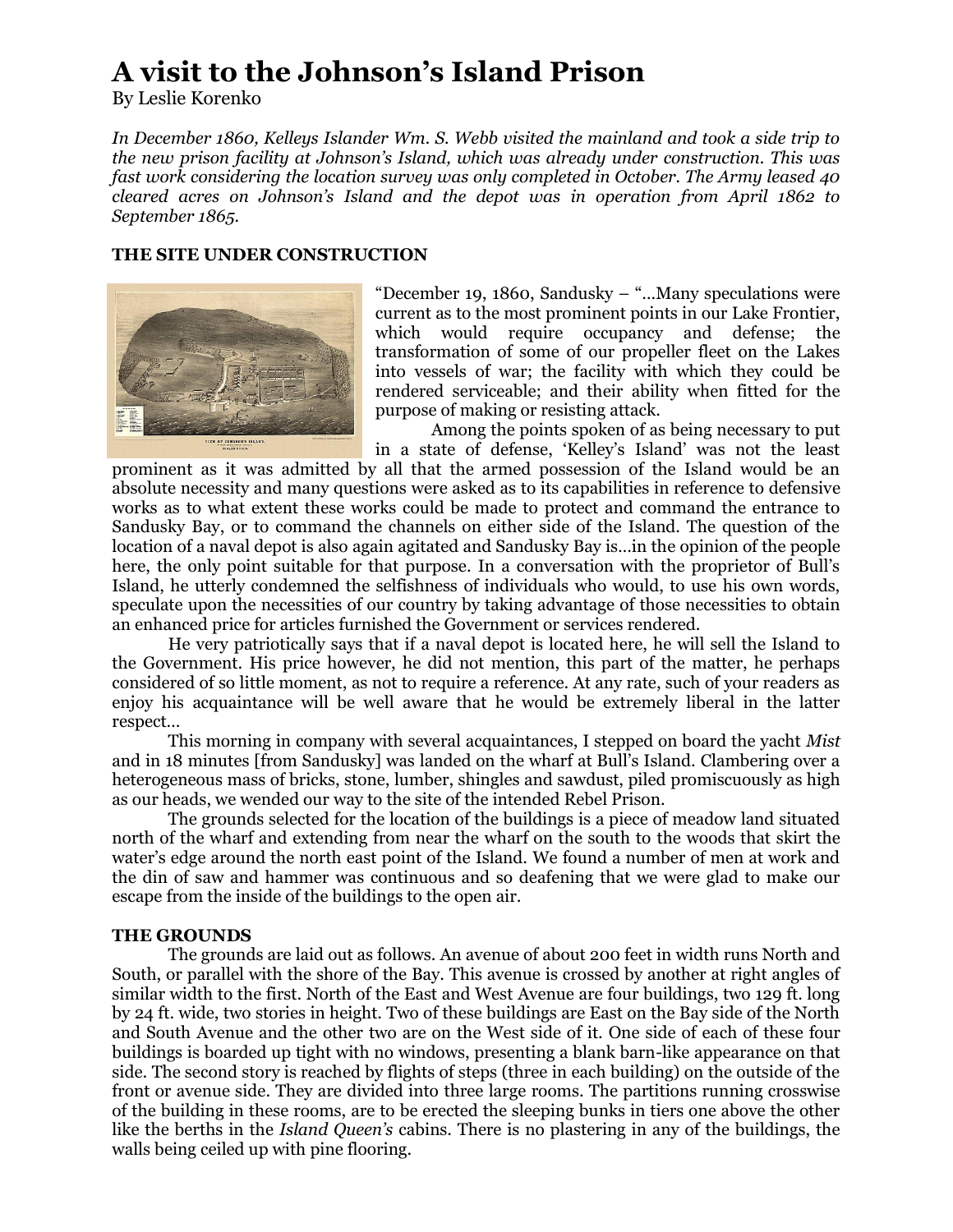



The lower stories are to be used as dining rooms as well as sleeping apartments. The tables to occupy one side of the centre of the room, the bunks the other side. Attached to each end of each of these four buildings is a shed-roofed addition, intended for use as a kitchen. These are included in the total length above given, viz. 129 feet.

### *Looking Eastward to Sandusky from the fort at the Johnson's Island prison.*

These four buildings are exclusively for the use of the common soldiers or common rebels. South of the East and West Avenue are four buildings, situated as are the first named, viz. on each side of the North and South Avenue. (I should have stated that these eight buildings front on the North and South Avenue.) They are similar

in construction to the other, except that they have windows on both sides, are divided lengthwise into rooms as well as crosswise (thus making one room into two) and have no shed additions at the end. They are 116 ft. long by 29 ft. wide. The upper stories of these, like the others, are entered by flights of steps from the outside, and also by flights of steps at each end of two of them. These buildings are designed for the Rebel Officers and other prisoners of note, and are therefore built with more regards to comfort and convenience. Some of the rooms will probably be furnished by the occupants themselves.

All these buildings are back from the water, the rear of each now being perhaps 15 rods distant there from, with an easy descent to the intervening slope of grass land between them and the shore of the Bay. A picket fence nine feet high extends the entire length of the water front, of the prisoner's quarters some 60 to 80 rods. The fences running back to and in the rear of the quarters, is to be built of boards set edgeways closely together, or in other words, to be a tight board fence. On top of this fence is to be a walk for the guards, with sentry boxes placed at such points as may be required. There will be enclosed within this fence about 25 acres of land. The eight buildings above described are all to be devoted to the use of the Rebel prisoners and are all that are inside the enclosure at present. I say at present for the North fence of the enclosure has been removed some 20 rods further North than it was at first located in order to make room for two more long buildings on each side of the Avenue, as it is now supposed they will be needed in the spring. The fences in the South West and North sides are not yet built. The posts only set for a portion of it. [Later reports indicated that the compound was enclosed with a 12 ft. high wall, along with an inside wall with a wooden walkway for patrolling. At first there were a total of 12 2-story barracks constructed in two rows, but later a 13th was added.]

Passing out of the gateway from the prisoners quarters, on the South side (or at the termination of the North and South Avenues), we find directly in front of and about 30 feet from the gateway, a building designed for a Block House.

## **THE BLOCKHOUSE**

This Block House is 20 ft. by 20 ft. in the lower story and 22 by 22 ft. in the upper. The upper story having a projection of one foot each way over the lower. The walls are of two ft. pine plank set up edgewise and retailed at the corners on the side next the gateway and loop holes for musketry, about the height of a man's breast from the ground. These loopholes are two in number and are made by sawing a piece of the edge of a plank say three inches wide (or four) and about seven or eight feet long. The lower story is about eight feet high, the upper 7½. This enables the Guard in the Block House to command the gateway entirely while the upper story commands the North and South Avenue its entire length even if the gates are closed. There is to be another Block House at the North East corner of the enclosure which will command the entire area of the waterfront, as also the line of the North fence of the enclosure.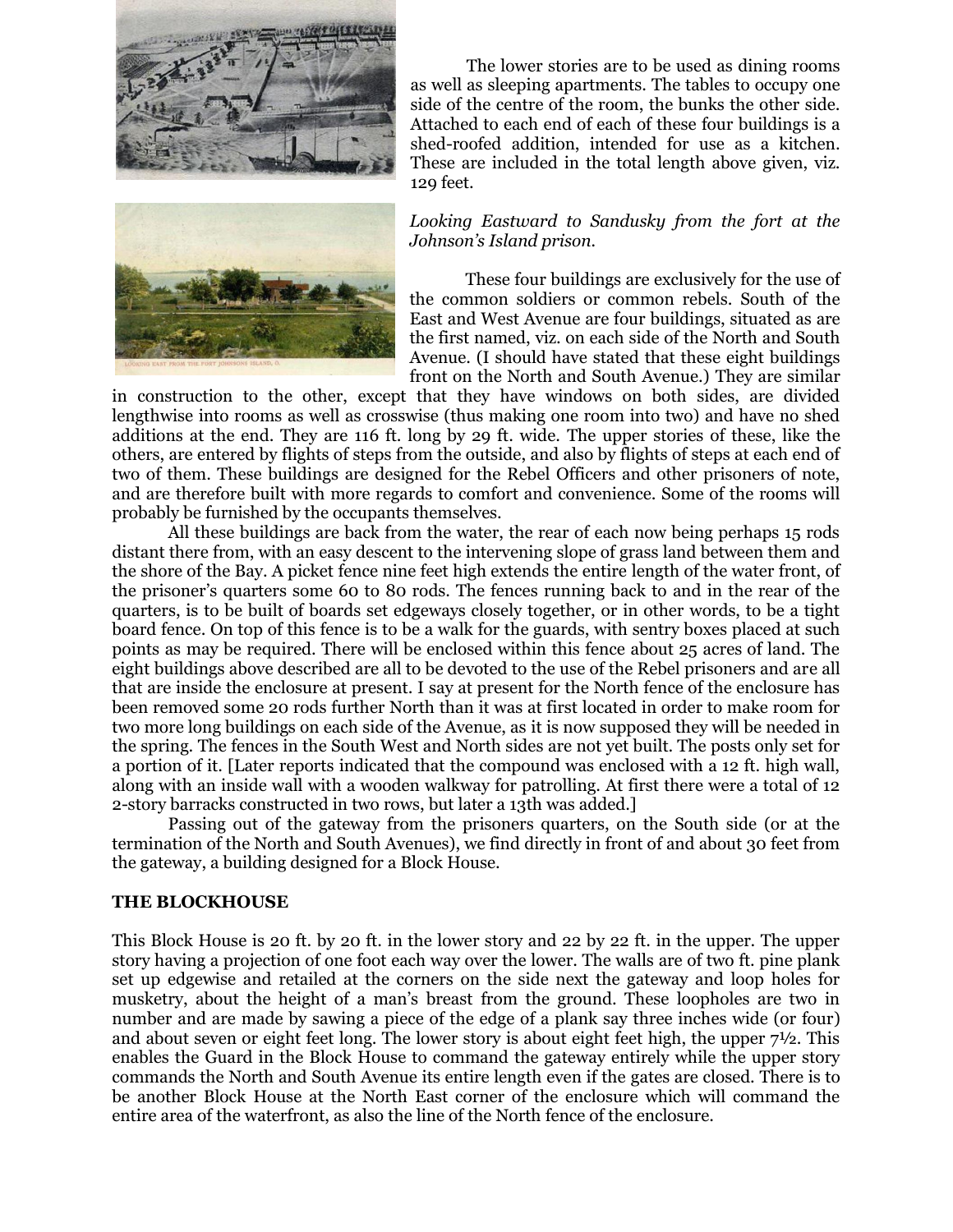

Adjoining the Block House to the West and in close proximity to it is the Guard House. Lower story, if such it may be called, is only about five feet high and has no floor. The upper story is divided into two rooms closely ceiled up with only one small window to each apartment. These apartments are reached by flights of steps from the outside. It is about 20 to 30 feet in size.

To the South West of the Guard House and nearly in a line with the West row of prison buildings, is a long building similar in construction to those of the prisoner's quarters. It stands facing the Bay, is about 100 ft. long by 25 wide, two stories high. Entrance to second story as in the others, by outside steps. This is intended for the quarters of the soldiers composing the Guard. In the rear of the line from this latter building and to the South of it some eight rods, stands the hospital, a one story building about 60 ft. long by 25 wide, designed for the use of patients from the prisoner's as well as soldier quarters.

#### **OFFICERS QUARTERS**



East of the Hospital or between it and the water are three 1-story buildings with dormer windows, or windows projecting from the roof. These buildings are all in line and all face toward the North with fronts looking to the enclosure of prison buildings. Each of the three is intended as a double house, and are designed for quarters of the officers in command of the guard, where the latter will reside with their families. These buildings are about 60 by 25

feet each and have a very pretty cottage-like appearance.

Still further on towards the Bay shore and wharf are located first the Commissary's office or quarters next the storehouse and lastly the bakery which is only a short distance from the Bay shore.

There is as yet no fence enclosing these buildings though one is in process of erection. There is another building to be erected, viz. the quarters for the Major. This was not contemplated at first. It was supposed that one company under command of a Captain was all

that was necessary as a Guard. It has been determined that a battalion will be needed and therefore a Major was necessary to command it. Wm. S. Pierson, formerly Mayor of this City [Sandusky], has been appointed to the command and is consequently now Major (not Mayor) Pierson, at least so says the Register. Major Pierson and Captain Follett!! The Country is safe!

I saw some 12 or 14 large boilers (kettles set into stoves made on purpose for them) lying near the bakery. The question was asked are these boilers for the wash house? The reply was No. 'They are for boiling vegetables in, of all kinds such as pork and beans' &c. and one of these is to occupy a place by the side of each cook stove in every kitchen.